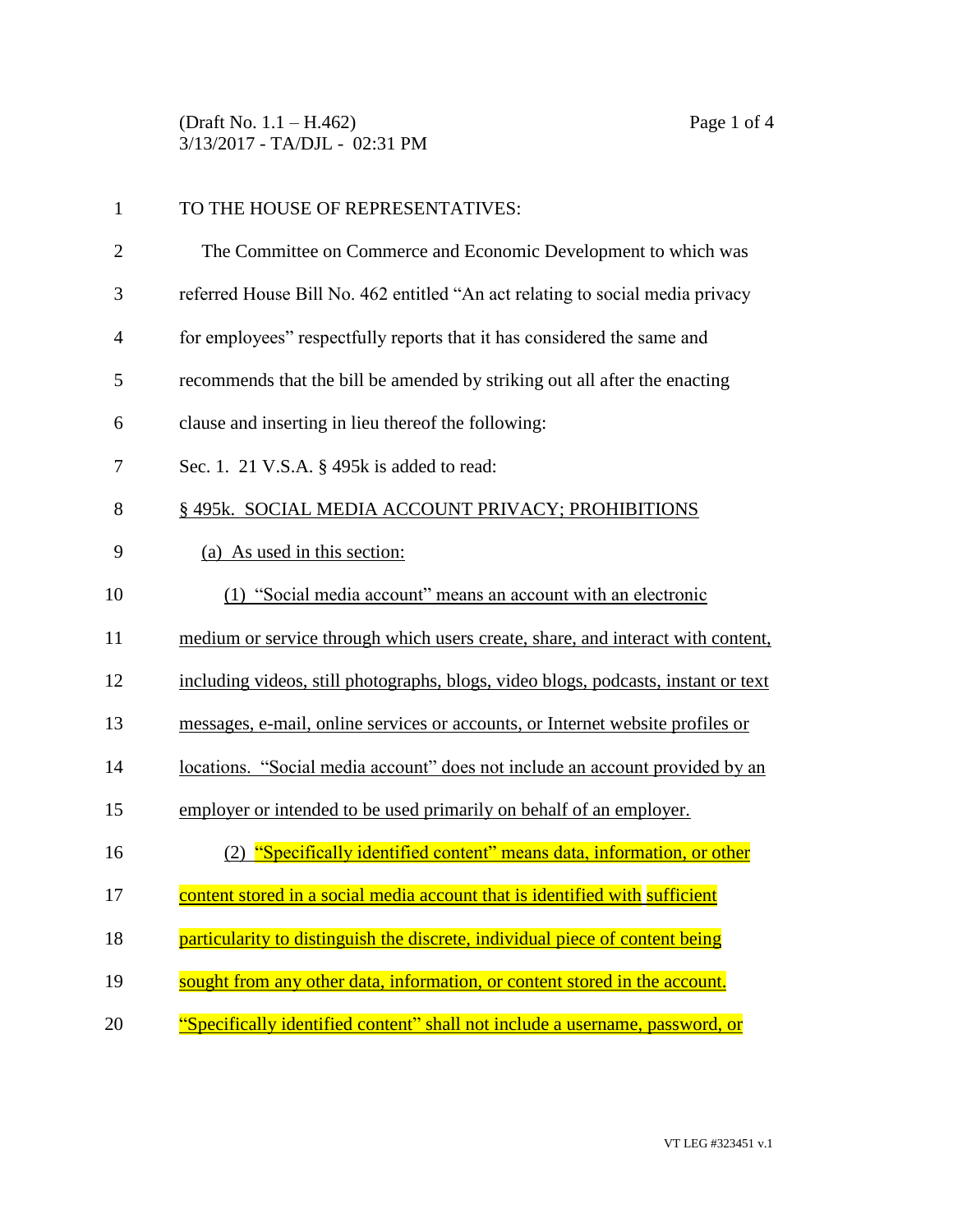| $\mathbf{1}$   | other means of authentication for the purpose of accessing an employee's or        |
|----------------|------------------------------------------------------------------------------------|
| $\overline{c}$ | applicant's social media account.                                                  |
| 3              | (b) An employer shall not require, request, or coerce an employee or               |
| 4              | applicant to do any of the following:                                              |
| 5              | (1) disclose a username or password or other means of authentication               |
| 6              | for the purpose of accessing the employee's or applicant's social media            |
| 7              | account;                                                                           |
| 8              | (2) access a social media account in the presence of the employer;                 |
| 9              | (3) divulge or present any content from the employee's or applicant's              |
| 10             | social media account;                                                              |
| 11             | (4) provide password or authentication information to a personal                   |
| 12             | technological device for purposes of gaining access to an employee's or            |
| 13             | applicant's social media account or to turn over an unlocked personal              |
| 14             | electronic device for purposes of gaining access to an employee's or               |
| 15             | applicant's social media account; or                                               |
| 16             | (5) change the account or privacy settings of the employee's or                    |
| 17             | applicant's social media account to increase third-party access to its contents.   |
| 18             | (c) An employer shall not require or coerce an employee or applicant to add        |
| 19             | anyone, including the employer, to their list of contacts associated with a social |
| 20             | media account.                                                                     |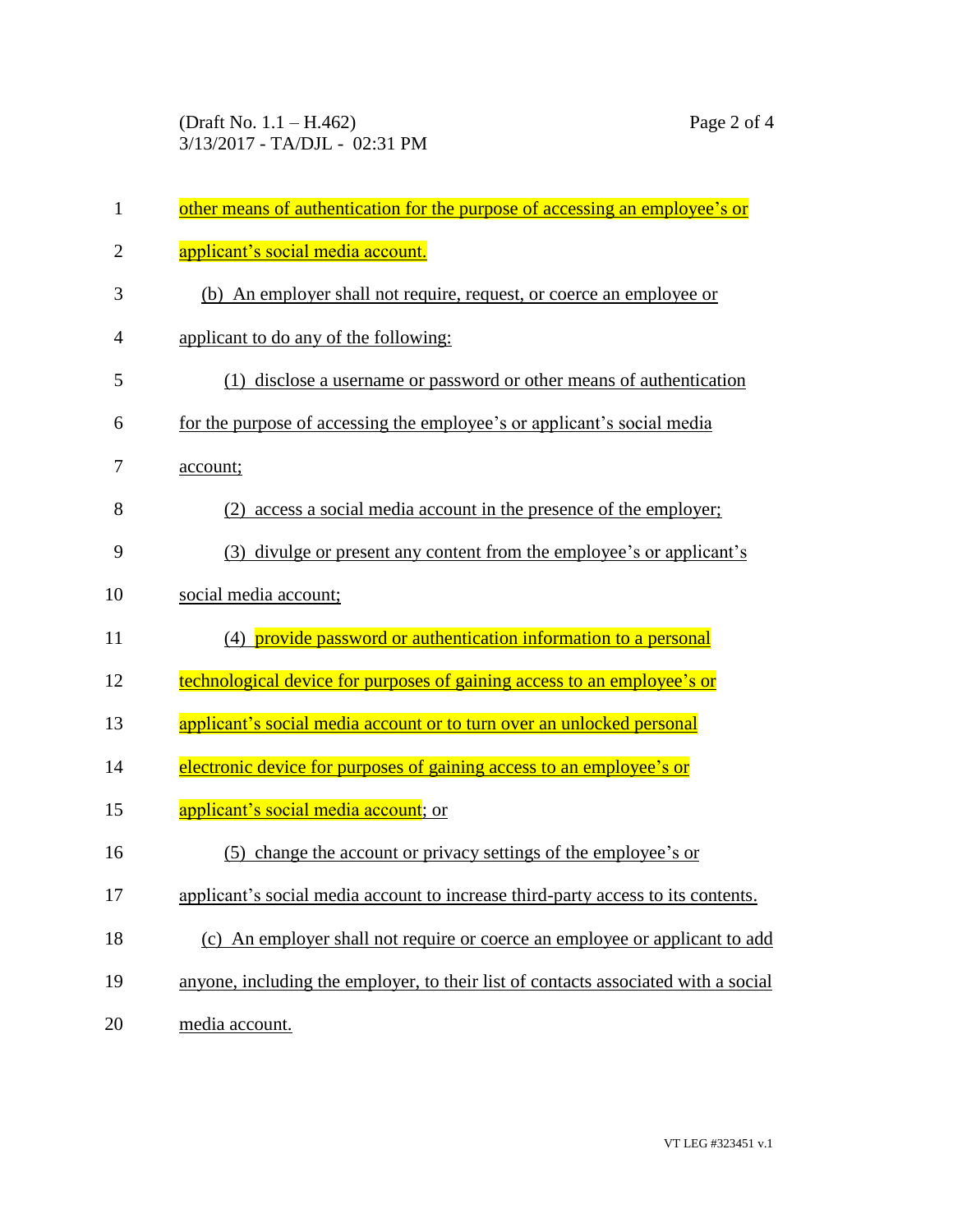## (Draft No. 1.1 – H.462) Page 3 of 4 3/13/2017 - TA/DJL - 02:31 PM

| $\mathbf{1}$   | (d) No agreement by an employee to waive his or her rights under this            |
|----------------|----------------------------------------------------------------------------------|
| $\mathbf{2}$   | section shall be valid.                                                          |
| 3              | $(e)(1)$ Nothing in this section shall preclude an employer from requesting      |
| $\overline{4}$ | an employee to share specifically identified content for the purpose of:         |
| 5              | (A) complying with the employer's legal and regulatory obligations;              |
| 6              | (B) investigating an allegation of the unauthorized transfer or                  |
| 7              | disclosure of an employer's proprietary or confidential information or financial |
| 8              | data through an employee's or an applicant's social media account; or            |
| 9              | (C) investigating an allegation, based on the receipt of information             |
| 10             | regarding specifically identified content, of unlawful harassment, threats of    |
| 11             | violence in the workplace, discriminatory or disparaging content concerning      |
| 12             | another employee, or disparaging content concerning the employer.                |
| 13             | (2) This section does not prohibit or restrict a law enforcement agency,         |
| 14             | as defined in 15 V.S.A. § 1151(5), from complying with a duty to screen          |
| 15             | employees or applicants before hiring or to monitor or retain employee social    |
| 16             | media account information or content during the hiring process for a law         |
| 17             | enforcement officer.                                                             |
| 18             | (f) Nothing in this section shall preclude an employer from requesting a         |
| 19             | username or password that is necessary to access an employer-issued              |
| 20             | electronic device.                                                               |